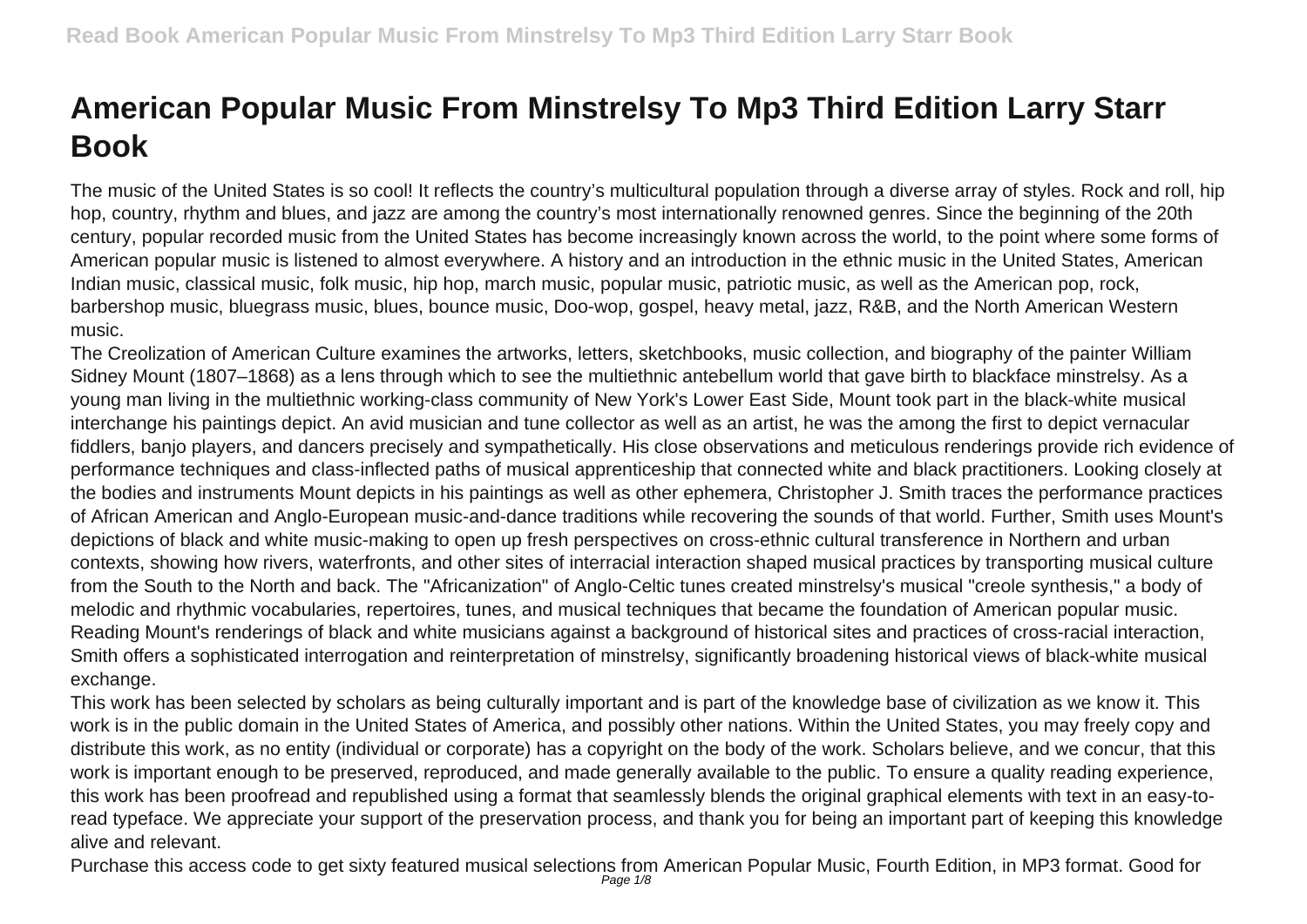## one use. Code will be void if used.

Hawaiian Music in Motion explores the performance, reception, transmission, and adaptation of Hawaiian music on board ships and in the islands, revealing the ways both maritime commerce and imperial confrontation facilitated the circulation of popular music in the nineteenth century. James Revell Carr draws on journals and ships' logs to trace the circulation of Hawaiian song and dance worldwide as Hawaiians served aboard American and European ships. He also examines important issues like American minstrelsy in Hawaii and the ways Hawaiians achieved their own ends by capitalizing on Americans' conflicting expectations and fraught discourse around hula and other musical practices.

Designed as a broad introductory survey, and written by experts in the field, this book examines the rise of American music over the 20th century - the period in which that music came into its own and achieved unprecedented popularity. Beginning with a look at music as a business, 11 essays explore a variety of popular musical genres, including Tin Pan Alley, blues, jazz, country, gospel, rhythm and blues, rock and roll, folk, rap, and Mexican American corridos. Reading these essays, we come to see that the forms created by one group often appeal to, and are in turn influenced by, other groups - across lines of race, ethnicity, class, gender, region and age.

Providing the perfect balance of cultural and musical analysis, Rock: Music, Culture, and Business by Joseph G. Schloss, Larry Starr, and Christopher Waterman tells the full story of rock 'n' roll, from its earliest beginnings to today. DISTINCTIVE FEATURES \* Balances the history of the music business and the impact of social and cultural movements on the story of rock \* Enhanced coverage of contemporary rock music, including the impact of rap \* Integrates lively pedagogy: --- Detailed listening guides highlighting the significant elements of more than forty key recordings --- More than 100 photos, many in full color --- Boldfaced key terms and a glossary \* Robust support package: --- Instructor Resource CD containing a computerized Test Bank (978-0-19-975837-1) --- Companion Website (www.oup.com/us/schloss) In Songbooks veteran music critic and popular music scholar Eric Weisbard offers a critical guide to American popular music writing, from William Billings's 1770 New-England-Psalm-Singer to Jay-Z's 2010 memoir Decoded.

A history of Black music looks at important styles, performers, and songwriters, and assesses its influence on modern popular music With this volume, Lynn Abbott and Doug Seroff complete their groundbreaking trilogy on the development of African American popular music. Fortified by decades of research, the authors bring to life the performers, entrepreneurs, critics, venues, and institutions that were most crucial to the emergence of the blues in black southern vaudeville theaters; the shadowy prehistory and early development of the blues is illuminated, detailed, and given substance. At the end of the nineteenth century, vaudeville began to replace minstrelsy as America's favorite form of stage entertainment. Segregation necessitated the creation of discrete African American vaudeville theaters. When these venues first gained popularity ragtime coon songs were the standard fare. Insular black southern theaters provided a safe haven, where coon songs underwent rehabilitation and blues songs suitable for the professional stage were formulated. The process was energized by dynamic interaction between the performers and their racially-exclusive audience. The first blues star of black vaudeville was Butler "String Beans" May, a blackface comedian from Montgomery, Alabama. Before his bizarre, senseless death in 1917, String Beans was recognized as the "blues master piano player of the world." His musical legacy, elusive and previously unacknowledged, is preserved in the repertoire of country blues singer-guitarists and pianists of the race recording era. While male blues singers remained tethered to the role of blackface comedian, female "coon shouters" acquired a more dignified aura in the emergent persona of the "blues queen." Ma Rainey, Bessie Smith, and most of their contemporaries came through this portal; while others, such as forgotten blues heroine Ora Criswell and her protégé Trixie Smith,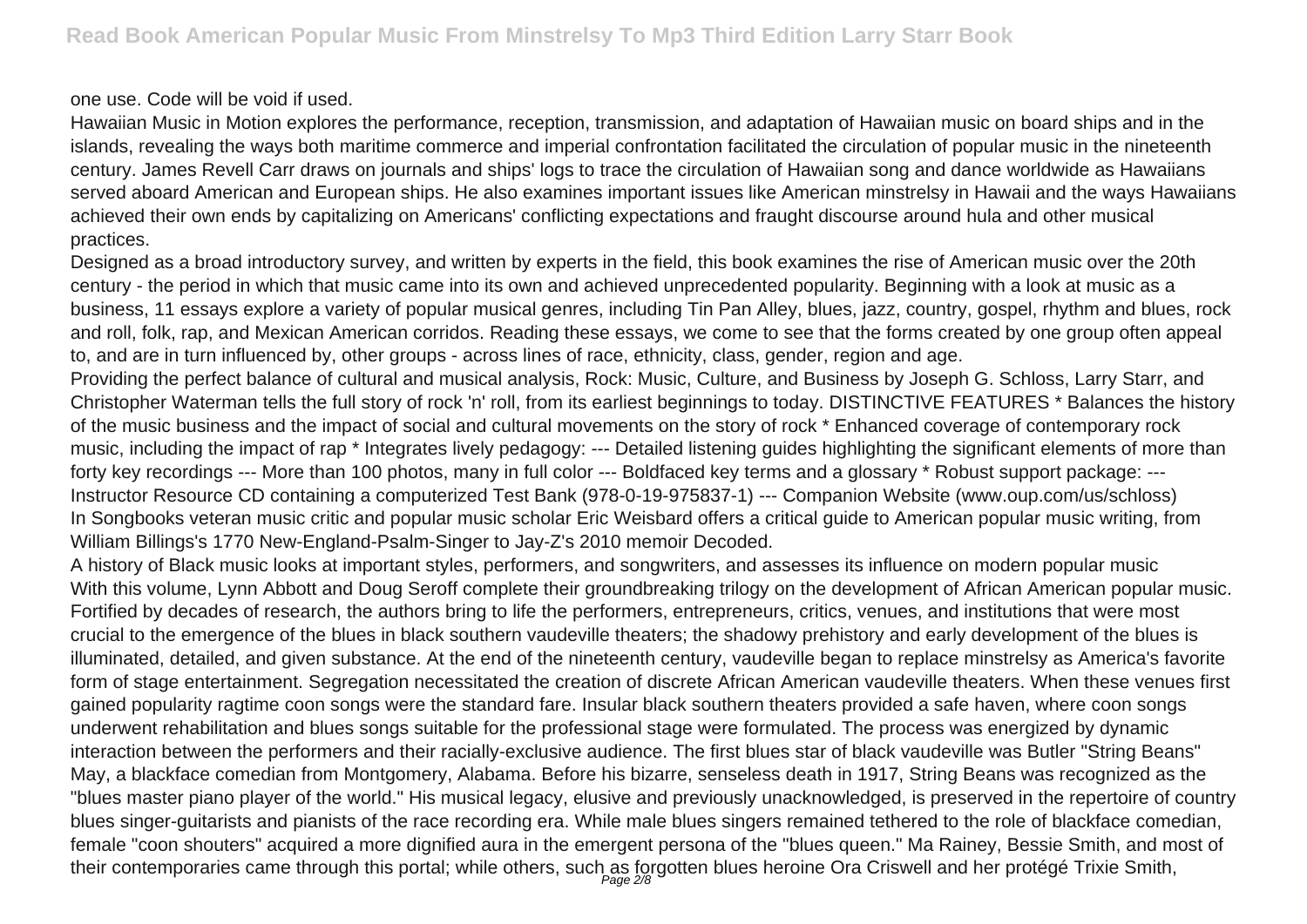ingeniously reconfigured the blackface mask for their own subversive purposes. In 1921 black vaudeville activity was effectively nationalized by the Theater Owners Booking Association (T.O.B.A.). In collaboration with the emergent race record industry, T.O.B.A. theaters featured touring companies headed by blues queens with records to sell. By this time the blues had moved beyond the confines of entertainment for an exclusively black audience. Small-time black vaudeville became something it had never been before--a gateway to big-time white vaudeville circuits, burlesque wheels, and fancy metropolitan cabarets. While the 1920s was the most glamorous and remunerative period of vaudeville blues, the prior decade was arguably even more creative, having witnessed the emergence, popularization, and early development of the original blues on the African American vaudeville stage.

In 1912 James Reese Europe made history by conducting his 125-member Clef Club Orchestra at Carnegie Hall. The first concert by an African American ensemble at the esteemed venue was more than just a concert--it was a political act of desegregation, a defiant challenge to the status quo in American music. In this book, David Gilbert explores how Europe and other African American performers, at the height of Jim Crow, transformed their racial difference into the mass-market commodity known as "black music." Gilbert shows how Europe and others used the rhythmic sounds of ragtime, blues, and jazz to construct new representations of black identity, challenging many of the nation's preconceived ideas about race, culture, and modernity and setting off a musical craze in the process. Gilbert sheds new light on the littleknown era of African American music and culture between the heyday of minstrelsy and the Harlem Renaissance. He demonstrates how black performers played a pioneering role in establishing New York City as the center of American popular music, from Tin Pan Alley to Broadway, and shows how African Americans shaped American mass culture in their own image.

An ear-opening exploration of music's New World, from Puritan psalmody to Hamilton

The life of blues legend Robert Johnson becomes the centerpiece for this innovative look at what many consider to be America's deepest and most influential music genre. Pivotal are the questions surrounding why Johnson was ignored by the core black audience of his time yet now celebrated as the greatest figure in blues history. Trying to separate myth from reality, biographer Elijah Wald studies the blues from the inside -- not only examining recordings but also the recollections of the musicians themselves, the African-American press, as well as examining original research. What emerges is a new appreciation for the blues and the movement of its artists from the shadows of the 1930s Mississippi Delta to the mainstream venues frequented by today's loyal blues fans.

The commercial explosion of ragtime in the early twentieth century created previously unimagined opportunities for black performers. However, every prospect was mitigated by systemic racism. The biggest hits of the ragtime era weren't Scott Joplin's stately piano rags. "Coon songs," with their ugly name, defined ragtime for the masses, and played a transitional role in the commercial ascendancy of blues and jazz. In Ragged but Right, Lynn Abbott and Doug Seroff investigate black musical comedy productions, sideshow bands, and itinerant tented minstrel shows. Ragtime history is crowned by the "big shows," the stunning musical comedy successes of Williams and Walker, Bob Cole, and Ernest Hogan. Under the big tent of Tolliver's Smart Set, Ma Rainey, Clara Smith, and others were converted from "coon shouters" to "blues singers." Throughout the ragtime era and into the era of blues and jazz, circuses and Wild West shows exploited the popular demand for black music and culture, yet segregated and subordinated black performers to the sideshow tent. Not to be confused with their nineteenth-century white predecessors, black, tented minstrel shows such as the Rabbit's Foot and Silas Green from New Orleans provided blues and jazz-heavy vernacular entertainment that black southern audiences identified with and took pride in.

Appell (jazz studies, Diablo Valley College) and Hemphill (graduate studies, research, and development, San Francisco State University)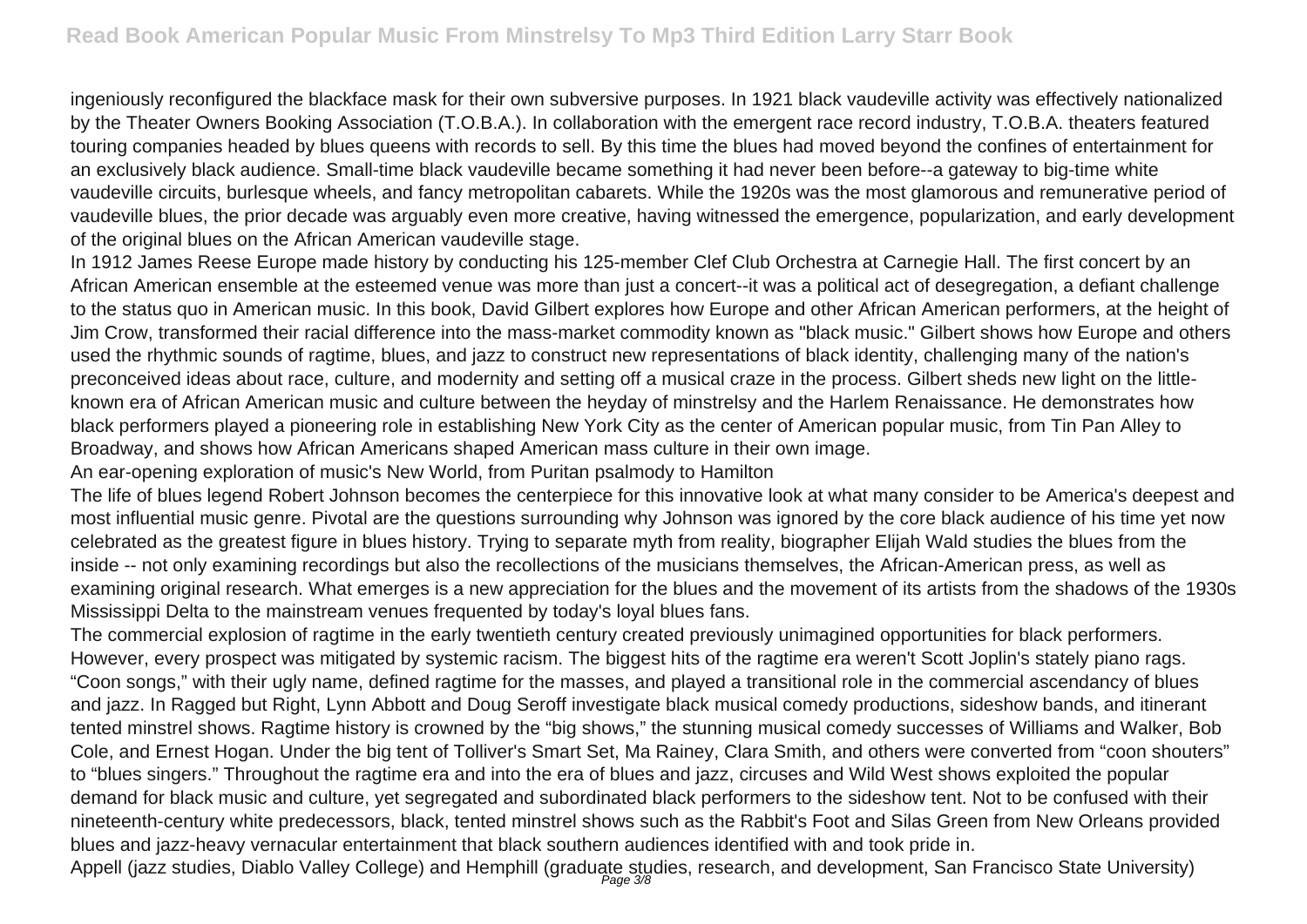offer a textbook for popular music, humanities, or cultural studies courses, organized by the musical influences of particular cultural groups--African American, European American, Latin, Native American and Asian--rather than a strict chronological approach. This is followed by a section tracing modern jazz to hip hop. They survey a broad range of styles, from minstrelsy, blues, hymns, and wind bands to Chicano music, Afro-Caribbean music, bebop, acid jazz, girl groups, folk-rock, the British invasion, R&B, and rock. In Segregating Sound, Karl Hagstrom Miller argues that the categories that we have inherited to think and talk about southern music bear little relation to the ways that southerners long played and heard music. Focusing on the late nineteenth century and the early twentieth, Miller chronicles how southern music—a fluid complex of sounds and styles in practice—was reduced to a series of distinct genres linked to particular racial and ethnic identities. The blues were African American. Rural white southerners played country music. By the 1920s, these depictions were touted in folk song collections and the catalogs of "race" and "hillbilly" records produced by the phonograph industry. Such links among race, region, and music were new. Black and white artists alike had played not only blues, ballads, ragtime, and string band music, but also nationally popular sentimental ballads, minstrel songs, Tin Pan Alley tunes, and Broadway hits. In a cultural history filled with musicians, listeners, scholars, and business people, Miller describes how folklore studies and the music industry helped to create a "musical color line," a cultural parallel to the physical color line that came to define the Jim Crow South. Segregated sound emerged slowly through the interactions of southern and northern musicians, record companies that sought to penetrate new markets across the South and the globe, and academic folklorists who attempted to tap southern music for evidence about the history of human civilization. Contending that people's musical worlds were defined less by who they were than by the music that they heard, Miller challenges assumptions about the relation of race, music, and the market.

A landmark study, based on thousands of music-related references mined by the authors from a variety of contemporaneous sources, especially African American community newspapers, Out of Sight examines musical personalities, issues, and events in context. It confronts the inescapable marketplace concessions musicians made to the period's prevailing racist sentiment. It describes the worldwide travels of jubilee singing companies, the plight of the great black prima donnas, and the evolution of "authentic" African American minstrels. Generously reproducing newspapers and photographs, Out of Sight puts a face on musical activity in the tightly knit black communities of the day. Drawing on hard-to-access archival sources and song collections, the book is of crucial importance for understanding the roots of ragtime, blues, jazz, and gospel. Essential for comprehending the evolution and dissemination of African American popular music from 1900 to the present, Out of Sight paints a rich picture of musical variety, personalities, issues, and changes during the period that shaped American popular music and culture for the next hundred years. "[Stanley is] as clear-eyed about music as he is crazy in love with it." —Mikael Wood, Los Angeles Times A monumental work of musical history, Yeah! Yeah! Yeah! traces the story of pop music through songs, bands, musical scenes, and styles from Bill Haley and the Comets' "Rock around the Clock" (1954) to Beyoncé's first megahit, "Crazy in Love" (2003). Bob Stanley—himself a musician, music critic, and fan—teases out the connections and tensions that animated the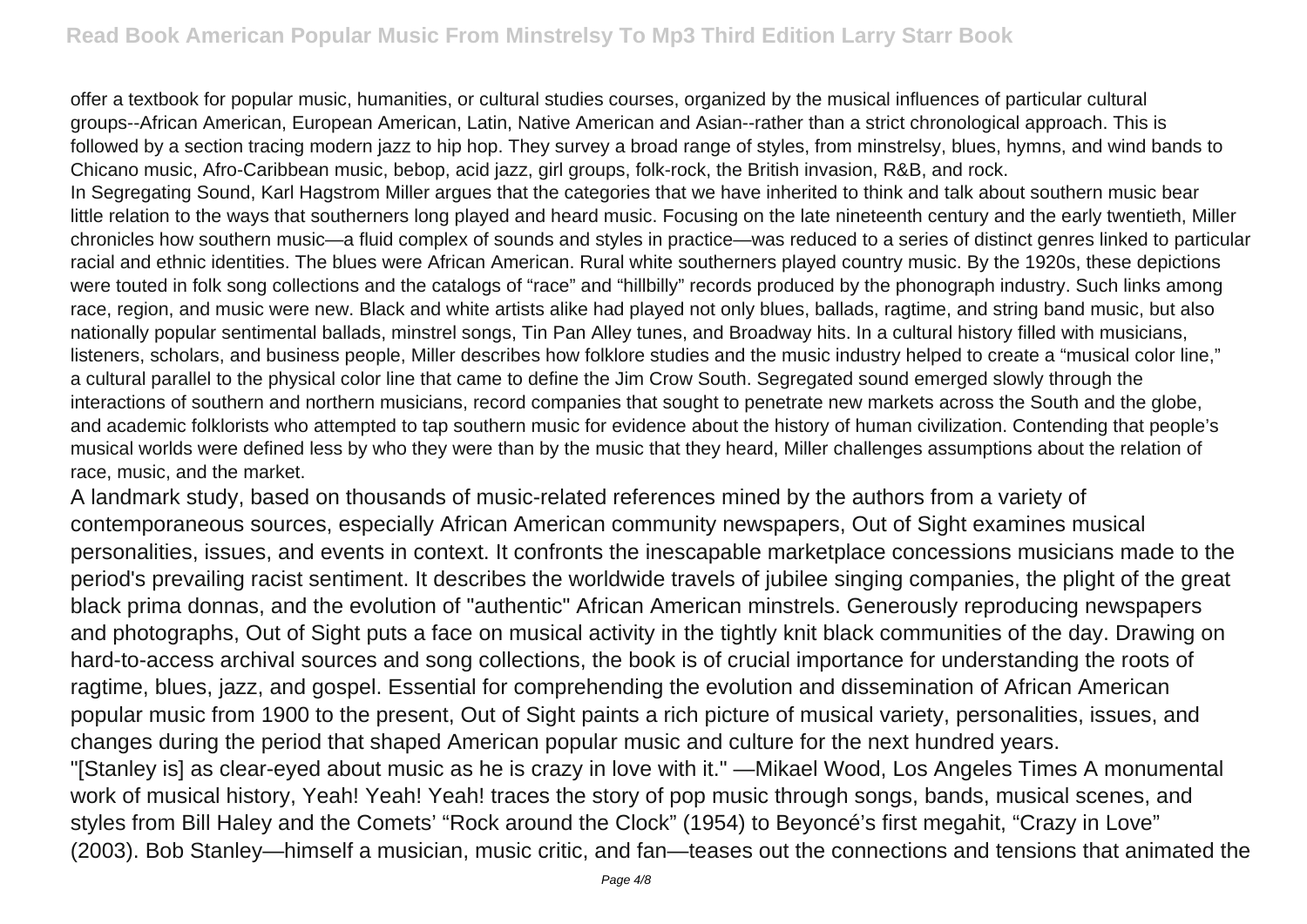pop charts for decades, and ranges across the birth of rock, soul, R&B, punk, hip hop, indie, house, techno, and more. Yeah! Yeah! Yeah! is a vital guide to the rich soundtrack of the second half of the twentieth century and a book as much fun to argue with as to quote.

Turn Me Loose White Man is a an examination of virtually all forms of American vernacular music throughout the first 60 years of the twentieth century. It includes a 30 cd set (available separately at www.allenlowe.com) and complete discussion and annotation of over 800 performances in the following genres: Ragtime, minstrelsy, blues, jazz, hillbilly music, country music, blues, rhythm and blues, folk, and rock and roll.

Venerated for his lyrics, Bob Dylan in fact is a songwriting musician with a unique mastery of merging his words with music and performance. Larry Starr cuts through pretention and myth to provide a refreshingly holistic appreciation of Dylan's music. Ranging from celebrated classics to less familiar compositions, Starr invites readers to reinvigorate their listening experiences by sharing his own—sometimes approaching a song from a fresh perspective, sometimes reeling in surprise at discoveries found in well-known favorites. Starr breaks down often-overlooked aspects of the works, from Dylan's many vocal styles to his evocative harmonica playing to his choices as a composer. The result is a guide that allows listeners to follow their own passionate love of music into hearing these songs—and personal favorites—in new ways. Reader-friendly and revealing, Listening to Bob Dylan encourages hardcore fans and Dylan-curious seekers alike to rediscover the music legend.

As the United States transitioned from a rural nation to an urbanized, industrial giant between the War of 1812 and the early twentieth century, ordinary people struggled over the question of what it meant to be American. As Brian Roberts shows in Blackface Nation, this struggle is especially evident in popular culture and the interplay between two specific strains of music: middle-class folk and blackface minstrelsy. The Hutchinson Family Singers, the Northeast's most popular middle-class singing group during the mid-nineteenth century, is perhaps the best example of the first strain of music. The group's songs expressed an American identity rooted in communal values, with lyrics focusing on abolition, women's rights, and socialism. Blackface minstrelsy, on the other hand, emerged out of an audience-based coalition of Northern business elites, Southern slaveholders, and young, white, working-class men, for whom blackface expressed an identity rooted in individual self-expression, anti-intellectualism, and white superiority. Its performers embodied the lovecrime version of racism, in which vast swaths of the white public adored African Americans who fit blackface stereotypes even as they used those stereotypes to rationalize white supremacy. By the early twentieth century, the blackface version of the American identity had become a part of America's consumer culture while the Hutchinsons' songs were increasingly regarded as old-fashioned. Blackface Nation elucidates the central irony in America's musical history: much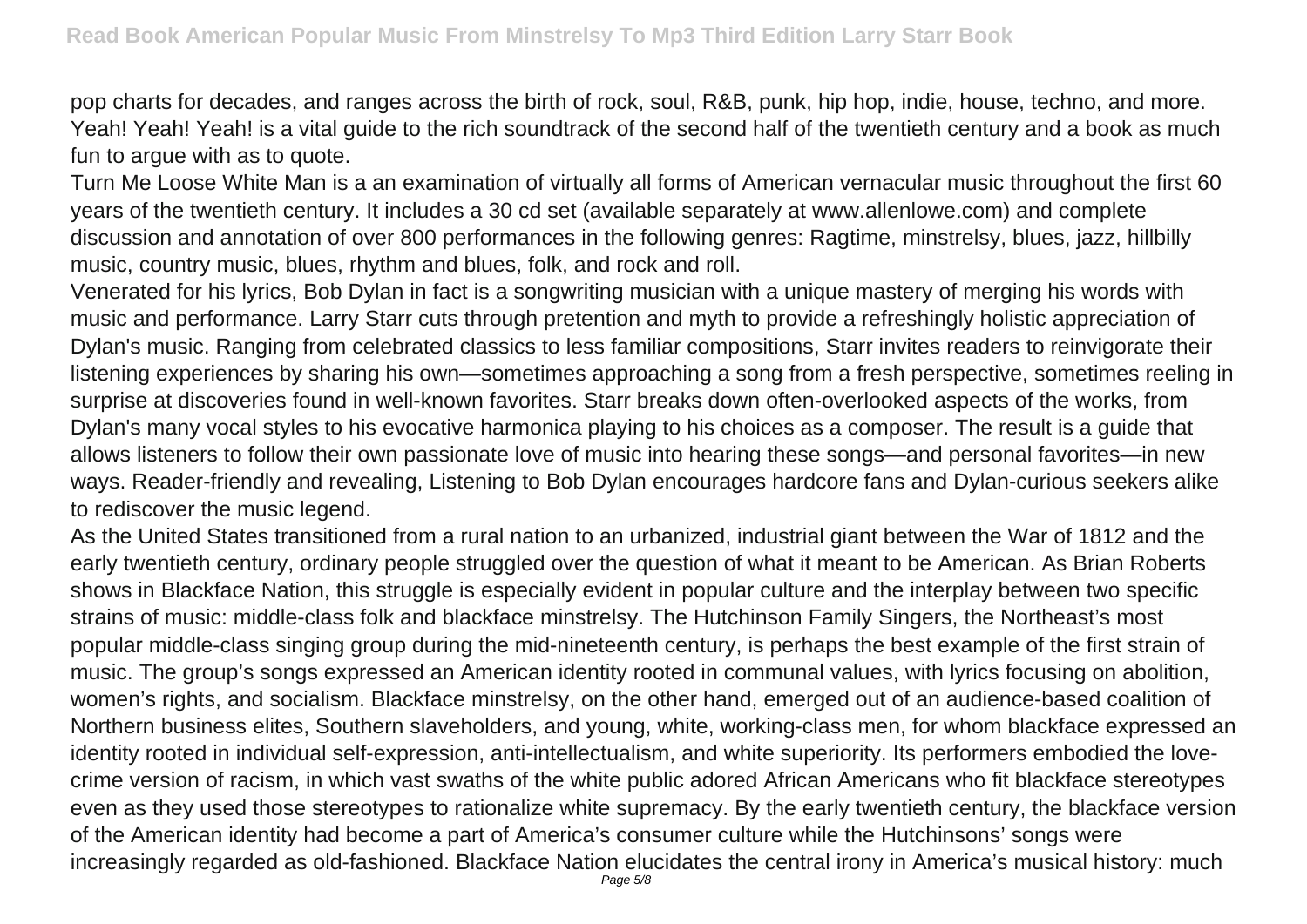of the music that has been interpreted as black, authentic, and expressive was invented, performed, and enjoyed by people who believed strongly in white superiority. At the same time, the music often depicted as white, repressed, and boringly bourgeois was often socially and racially inclusive, committed to reform, and devoted to challenging the immoralities at the heart of America's capitalist order.

The songs, dances, jokes, parodies, spoofs, and skits of blackface groups such as the Virginia Minstrels and Buckley's Serenaders became wildly popular in antebellum America. Drawing on an unprecedented archival study of playbills, newspapers, sketches, monologues, and music, William J. Mahar explores the racist practices of minstrel entertainers and considers their performances as troubled representations of ethnicity, class, gender, and culture in the nineteenth century. Mahar investigates the relationships between blackface comedy and other Western genres and traditions; between the music of minstrel shows and its European sources; and between "popular" and "elite" constructions of culture. Locating minstrel performances within their complex sites of production, Mahar reassesses the historiography of the field.

When Jimi Hendrix died, the idea of a black man playing lead guitar in a rock band seemed exotic. Yet ten years earlier, Chuck Berry had stood among the most influential rock and roll performers. Why did rock and roll become white? Jack Hamilton challenges the racial categories that distort standard histories of rock music and the 60s revolution. The first systematic study to address the character and scope of American popular music in India during British rule. A refreshingly clearheaded and taboo-breaking look at race relations reveals that American culture is neither Black nor White nor Other, but a mix-a mongrel. Black Like You is an erudite and entertaining exploration of race relations in American popular culture. Particularly compelling is Strausbaugh's eagerness to tackle blackface-a strange, often scandalous, and now taboo entertainment. Although blackface performance came to be denounced as purely racist mockery, and shamefacedly erased from most modern accounts of American cultural history, Black Like You shows that the impact of blackface on American culture was deep and longlasting. Its influence can be seen in rock and hiphop; in vaudeville, Broadway, and gay drag performances; in Mark Twain and "gangsta lit"; in the earliest filmstrips and the 2004 movie White Chicks; on radio and television; in advertising and product marketing; and even in the way Americans speak. Strausbaugh enlivens themes that are rarely discussed in public, let alone with such candor and vision: - American culture neither conforms to knee-jerk racism nor to knee-jerk political correctness. It is neither Black nor White nor Other, but a mix-a mongrel. - No history is best forgotten, however uncomfortable it may be to remember. The power of blackface to engender mortification and rage in Americans to this day is reason enough to examine what it tells us about our culture and ourselves. - Blackface is still alive. Its impact and descendants-including Black performers in "whiteface"-can be seen all around us today.

The minstrel show, or minstrelsy, was a popular form of 'black face' entertainment in early 19th century America, influencing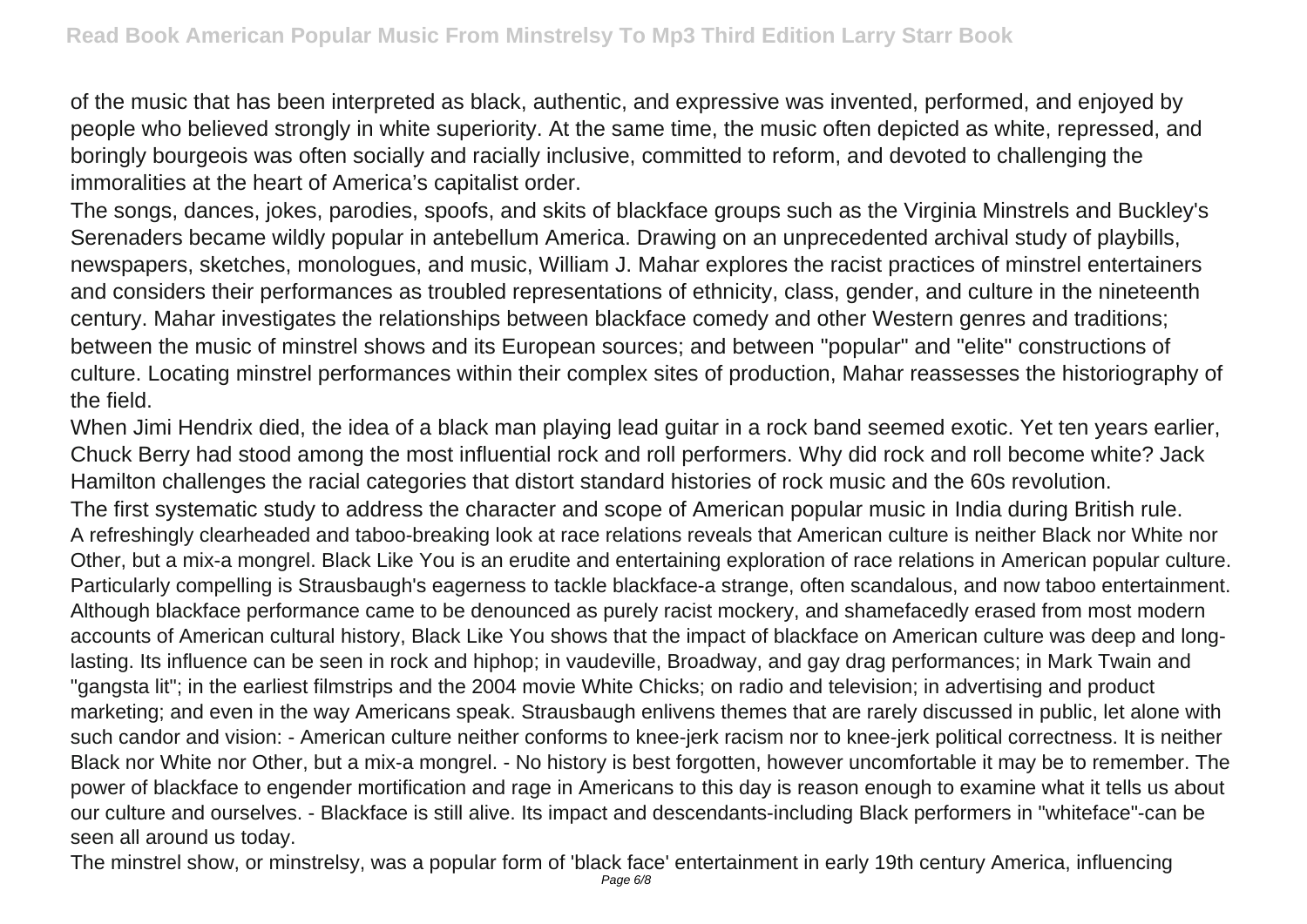American vernacular songs and stage performances, but its popularity travelled beyond America, across both the Atlantic and the Pacific. When Commodore Matthew C. Perry arrived in Yokohama on 1853, for example, the American sailors organized a blackface minstrel band and performed the minstrels' hit songs. This 4-volume facsimile collection focuses on early minstrelsy material, particularly songs and performance records. Included are songbooks of famous Christy Minstrels, a performance guide for amateur troupes, sheet music and playbills, books that explore minstrelsy history. Numerous photos, illustrations and plates are also included. The material gathered together is a unique and valuable primary source on the early history of American popular culture. Moreover, it provides an important historical view of the discriminative stereotypes of African American people from which they still suffer.

American Popular MusicFrom Minstrelsy to MP3Oxford University Press, USA

A study of blackface minstrels in the first half of the nineteenth century.

The Historical Dictionary of Popular Music contains a chronology, an introduction, an appendix, and an extensive bibliography. The dictionary section has over 1000 cross-referenced entries on major figures across genres, definitions of genres, technical innovations and surveys of countries and regions.

## Beyond Blackface

Investigates the origin and heyday of black minstrelsy and discusses whether or not the art form is actually still alive in the work of contemporary performers--from Dave Chappelle and Flavor Flav to Spike Lee.

Never HIGHLIGHT a Book Again! Virtually all of the testable terms, concepts, persons, places, and events from the textbook are included. Cram101 Just the FACTS101 studyguides give all of the outlines, highlights, notes, and quizzes for your textbook with optional online comprehensive practice tests. Only Cram101 is Textbook Specific. Accompanys: 9780195300536 .

The most complete, colorful, and authoritative package of its kind, American Popular Music: From Minstrelsy to MP3, Third Edition, examines popular music in the United States from its beginnings into the 21st century. Highlighting the contributions of diverse groups, Larry Starr and Christopher Waterman trace the development of jazz, blues, country, rock, hip-hop, and other popular styles. They combine an in-depth treatment of the music itself--including discussions of stylistic elements and analyses of musical examples--with solid coverage of attendant historical, social, and cultural circumstances. NEW TO THE THIRD EDITION \* Significantly expanded coverage of the Latin American stream of influence throughout, including Latin music in the big-band era, the mambo craze of the 1950s, bossa nova, and salsa \* Thoroughly updated discussions of online distribution models, technology, and new trends in popular music \* Exact timings included in the in-text listening guides to help students orient themselves as they use the two in-text audio CDs \* New appendix--"Understanding Rhythm and Form"--illustrating the basic musical concepts of beat, tempo, rhythm, and form \* A FREE six-month subscription to the Encyclopedia of Popular Music, Fourth Edition Online (\$120.00 value!) Remarkably accessible and student-friendly, the third edition also offers: \* Detailed intext listening charts that explain the most important elements of recordings discussed at length in the text \* Boxed inserts on significant individuals, recordings, and cultural issues, with an illustrated timeline at the back of the book \* An iMix (published at iTunes) \* An updated Companion Website (www.oup.com/us/popmusic) containing resources for both instructors (PowerPoint lecture slides, assignments and